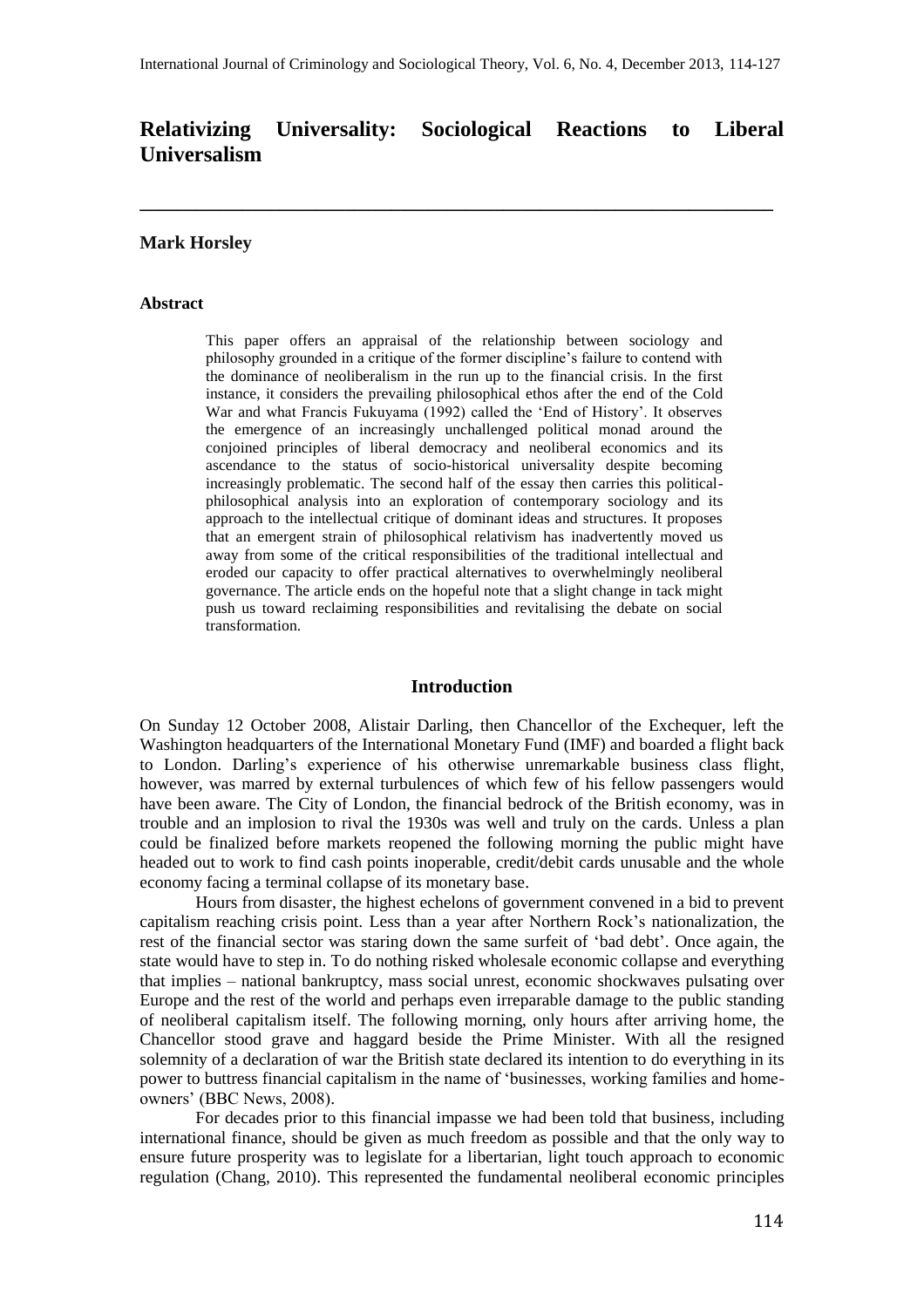that politicians of all parties had stood for since 1979. For three decades our political leaders have stood for 'the freedom of private firms to seek profit in any way they could' (Wallerstein, 2011: 6) and the undesirability of state regulation unless it aids the functioning of free markets (Harvey, 2005). This 'economic liberalism' was, and remains, the linchpin of British politics: an unimpeachable truth, without question the best way to organise an economy, a system that seemed somehow connected to all the utopian imaginings of classical liberalism; the rational economic actor, unencumbered by state interference, driving the economy forward with his/her entrepreneurial dynamism and thirst for profit. In little else have we more earnest faith than concepts such as 'innovation', 'entrepreneurialism' and 'economic growth' (Deutschmann, 2001). Indeed, the political class was so convinced of the moral rectitude of economic liberalism that Francis Fukuyama (1992), along with many of his contemporaries, drew the conclusion that it represented the end point of our philosophical development. It was to be the 'end of history', the 'final form of human government'.

Ultimately, this might appear to be a conviction that 'politics', the 'art of living together and… search[ing] for the common good' (Rancière, 2005: 23), has fulfilled its promise and must now turn its hand to preserving and administering neoliberalism's highwater mark. Consequently, any sense of political bipolarity seems to have fallen away to be replaced by a political culture that sees its role extending no further than technocratic stewardship (Žižek, 2010). In this context, the purpose of this paper is twofold: first, to examine in a little more detail the political and philosophical tenor of liberal society at the 'end of history' and then to look at how recent directions in sociological theory might be related to late-twentieth century political monism.

## **Liberal Universalism**

The starting point for this paper is a widely acknowledged development in the political outlook of much of the industrialized world since the late nineteen-eighties. Slowly but surely competing discourses of political economy were replaced by the dominant, absolutely hegemonic neoliberalism at Fukuyama's 'end of history'. Progressive ideals, fundamental ideological oppositions and attempts to transform human conditions gave way to 'the end point of mankind's ideological evolution and the universalization of western liberal democracy as the final form of human government' (1992: 4).

According to Boltanski and Chiapello (2005), capitalism has become an entirely different beast over the last few decades; seamlessly combining increasingly polarized social relations with rhetorical devices traditionally associated with various forms of progressivism (liberty, justice and fairness). Allied to this process was the willingness of much of the left to eschew traditional narratives (class struggle, collectivism and injustice) in favor of the politics of possessive individualism and private identities. 'Liberty', once associated with the struggle against overt repressive domination, has been recast as 'liberation [that] is predominantly conceived as setting free the oppressed desire… to be who one wants to be, when one wants it' (Ibid. 434). This liberty to pursue hedonic desires is far less inimical to capitalism than traditional conceptions of human freedom. More than that, however, it also constitutes a fundamental redefinition of what it means to be 'free', placing much more emphasis on the many individualized opportunities afforded by neoliberal capitalism and far less on collective action and 'the common good'. In this sense, we have arguably reached a new form of capitalism which, rather than exercising power in overtly oppressive ways, 'enchant[s] its subjects with dreams (of freedom, of how your success depends on yourself, of the run of luck which is just around the corner, of unconstrained pleasures…)' (Žižek, 2009: 26) thus facilitating internalisation of the most capital-friendly socio-economic conditions and broad acquiescence to its various necessities even where we might point to a number of serious flaws.

While a more detailed discussion of neoliberal trajectories would perhaps be desirable it is sadly beyond the bounds of this paper. The crucial point to carry forward is that this 'new spirit of capitalism', otherwise known as neoliberalism, has largely succeeded in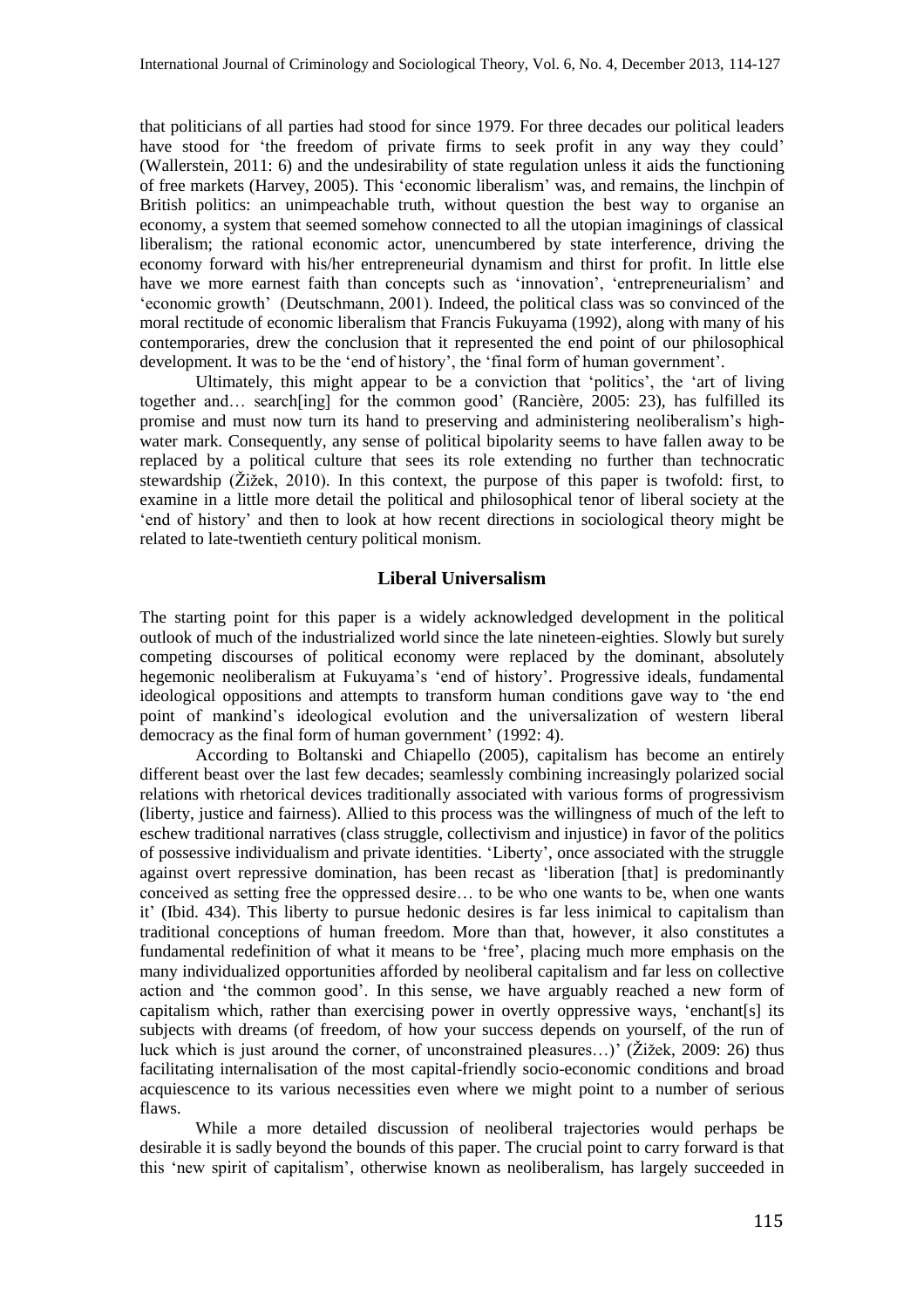realigning much of our social outlook with the needs of unfettered capital accumulation. Traditional Protestant values such as saving and frugality, for instance, hold little profitability for an economic system based on all manner of complex financial operations (including the practice of 'securitization', which involves packaging and reselling debts on the international money markets, [see Ferguson, 2008]) and consumer culture. The rise of neoliberalism, however, was accompanied by an individualist ethos of personal solipsism in which the ubiquitous opportunity to 'buy now – pay later' kicked off the upward progression of outstanding consumer debt that very nearly finished off our economy. What is more, despite applying downward pressure to wages, widening the gap between rich and poor and relying heavily on a ready supply of easily obtained credit, neoliberalism looked inordinately successful until its fortunes took a downward turn with the beginning of the 'credit crunch'. For all intents and purposes, it appeared to usher in an era of low unemployment, steady growth, relative stability and generalized prosperity (see Elliott & Atkinson, 2007; Toynbee & Walker, 2010) that further served to legitimize neoliberalism in the eyes of the general population. This apparent success contributed to the belief structure that is the subject of this essay – that neoliberalism can provide for all of our needs and that a 'single economic and political system… [is] coming into being throughout the world' (Gray, 2007: 104). Neoliberalism and utopian liberal democracy now occupy the space left by radical, progressive narratives and the possibility of a better world.

The structure of human society at the 'end of history' appears to have become a one horse race in which all the other runners fell at early fences by not sufficiently distancing themselves from totalitarianism and revolutionary change. It seemed that to strive for radical social change was inevitably to fail – in such circumstance neoliberalism seemed the safest bet. Alain Badiou has described this as a 'conviction that to want something better is to want something worse' (2010: 1), which has significantly bolstered neoliberalism and its emergent position as the only decent, humanistic social order available to mankind. In this vein, neoliberal ideologues have often claimed that liberal economic theory 'provided a mode of seeing and a way of organizing the world that could diagnose a country's fundamental condition, frame the terms of its public debate, and propose remedies for its improvement' (Mitchell, 2007: 1) all in ways that would not conflict with the competitiveness and selfinterest that they often assume innate to our species. Again according to Badiou

Depending on what moment we examine, the [twentieth] century appears to operate on one of two maxims: one, (operative today, for example) calls for renunciation, resignation, the lesser evil, together with moderation, the end of humanity as a spiritual force and the critique of 'grand narratives'. The other – which dominated the 'short century' between 1917 and the 1980s – inherits… the will to 'break the history of the world in two', and seeks a radical commencement that would bear within it the foundations of a reconciled humanity (2007: 31).

This marked socio-historical shift remains absolutely crucial to understanding our current social predicament. In place of the will to split world history that made the twentieth century such an *Age of Extremes* (Hobsbawm, 1995), of radical political movements and myriad social innovations, recent decades have been characterized more by renunciation of revolutionary change followed by retreat toward socio-economic liberalism. We have experimented with putting ever more of the commons back into private hands, tried scaling back labor protection and removing constraints from international finance and placing great faith in (neo-)liberal economic principles that have undoubtedly proved flawed on many previous occasions (see Mackay, 1852; Galbraith, 1994; Kindleberger, 2000; Reinhart & Rogoff, 2009). In the space of three decades we all but disavowed the gains made during the decades of the social democratic settlement after World War Two and reinstituted the preceding classical liberal order in response to nineteen-seventies economic stagnation (Frieden, 2006) and the claims made by politicians on both sides of the Atlantic that neoliberalism could deliver us safe from turbulent seas.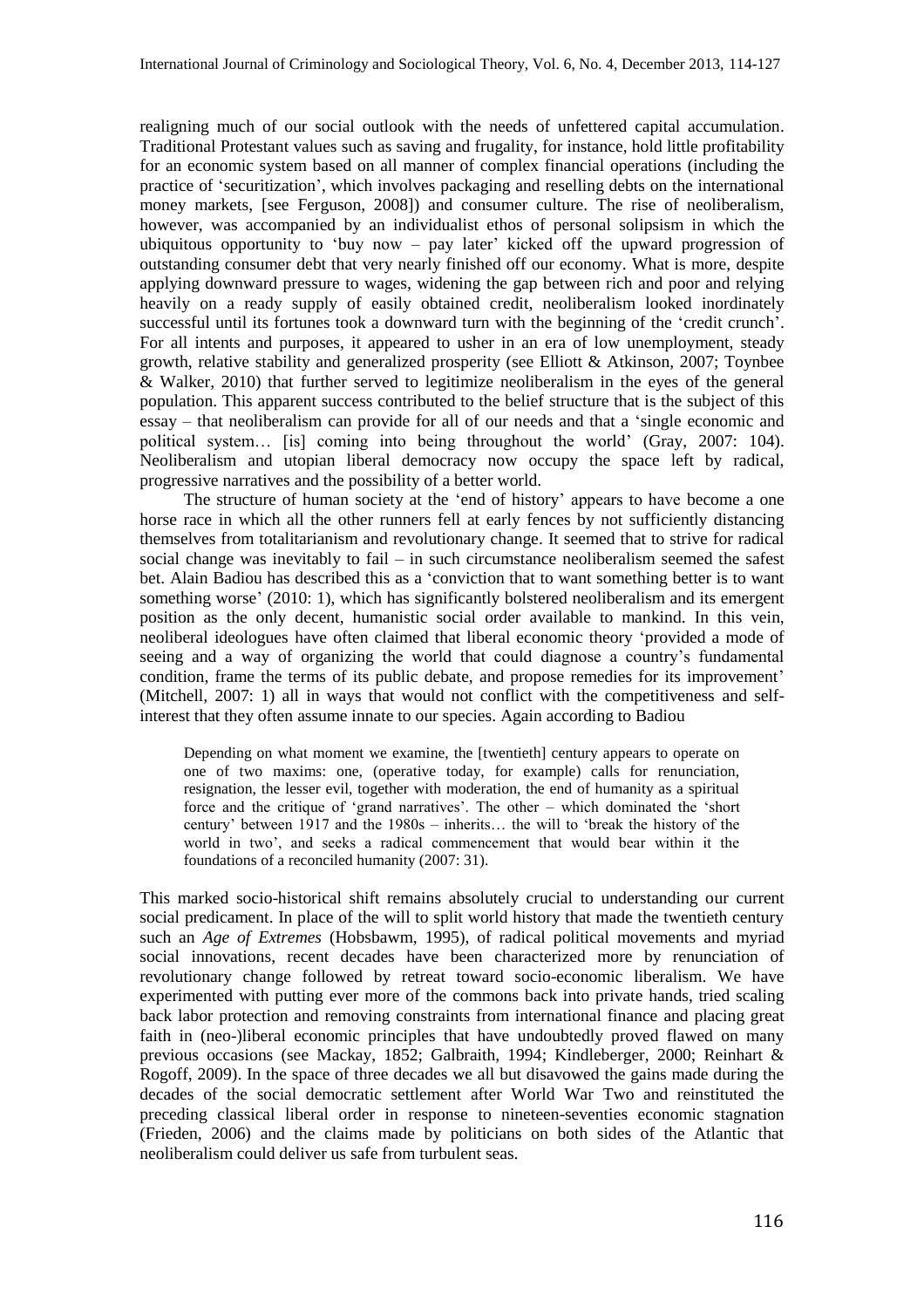Neoliberalism may well be 'sufficiently productive enough to be generally accepted' (Gray, 2007: 113) and opening economic borders has undoubtedly allowed more people to participate in trade (Sorman, 2009). Yet as much as it appears 'more tolerant – unbothered about 'family values', no longer pervasively homophobic, less deeply racist and… not so fixated on issues of class' (Gray, 2007: 114) there are a host of demerits that must also be mentioned. Ours is a society that appears to be rapidly becoming more unjust, insecure and unequal (Elliot & Atkinson, 1998; Wilkinson & Pickett, 2009; Dorling, 2010; Hutton, 2010; Southwood, 2011), increasingly debt-ridden (Pettifor, 2006; Elliot & Atkinson, 2007; Langley, 2009; Harvey, 2010), with a dislocated population prone to signs of stress, anxiety and depression (Lane, 2000; Schumaker, 2006; Freeman & Freeman, 2008). Internationally, neoliberalism appears even more suspect, implicated in similar atrocities to those often thought constitutive of progressive collectivist regimes. It has, for instance, a terrifying propensity for aiding despots and dictators when their continued power serves its interests (Johnson, 2002; Kinzer, 2003; Pilger, 2007), and a habit of interfering in foreign sovereignty for the same reasons whilst promoting an economic system prone to institutionalized instabilities and atrocities of its own (see Chomsky, 2004; Bakan, 2005; Losurdo, 2011). Nowhere, however, is neoliberalism subjected to the same level of skepticism, apprehension and outright revulsion as more collectivist alternatives. Cambodian killing fields, the Holocaust, purges, pogroms, gulags and the Chinese Cultural Revolution are trotted out at the slightest provocation by defenders of neoliberalism while our war crimes, environmental negligence and disregard for foreign human life are acknowledged only in passing. Without getting embroiled in the interminable argument over the most murderous ideology, it should immediately be noted that the historical character of leftist progressivism appears to rest on its many failures but not its successes while neoliberalism's reputation appears to rest on a few limited successes. Yet in Britain and the United States, not to mention Continental Europe, the Social Democratic era was anything but a failure. In fact, it was a 'golden age of capitalism' in which long-term economic stability and sustained growth (Arrighi, 2010; Callinicos, 2010; Wolf, 2010) combined with dramatic social innovations that went a long way to improving everyday life. Funded by highly progressive taxation the Social Democratic state ploughed revenue into welfare programs that smoothed over some of the ingrained social inequalities generated by pre-war 'neoclassicism' (the philosophical antecedent of our 'neoliberalism') whilst improving general security and quality of life for industrial populations (Standing, 2011). Still, the failures of leftist collectivism are seen to be inevitable but those of neoliberalism are only episodic lapses, certainly nothing that should stop it getting just one more bite of the cherry. This, according to Alain Badiou, is the foundation of

'[W]e have here, almost unchanged, all the arguments of the American anti-communism of the 1950s: socialist [read 'radical', 'leftist' or 'progressive'] regimes are loathsome despotisms and bloody dictatorships. At the level of the state, this socialist 'totalitarianism' must be contrasted with representative democracy, which, while it is of course imperfect, is by far the least bad form of government… Because it has ended in failure all over the world, the communist hypothesis is a criminal utopia that must give way to a culture of 'human rights'… the cult of freedom (including, of course, freedom of enterprise, the freedom to own property and to grow rich that is the material guarantee of all other freedoms)' (2010: 1-2)

current political orthodoxy in the developed, liberal west

It is also an impasse that has affected our lives much more over the last few years as some of the veneer of success that served to legitimate neoliberal capitalism has been stripped away by internal instabilities and subsequent political attempts to shore up its foundations. Over the last few decades, however, the notional supremacy of liberal capital has become more than just an article of faith expressed by various economists, ideologues and politicians. Apparent success transformed emergent neoliberalism into a full-blown millenarian ideology ripe for global exportation. Gray notes that 'purged of the doubts that haunted its classical exponents, the belief in the market as a divine ordinance became a secular ideology of universal progress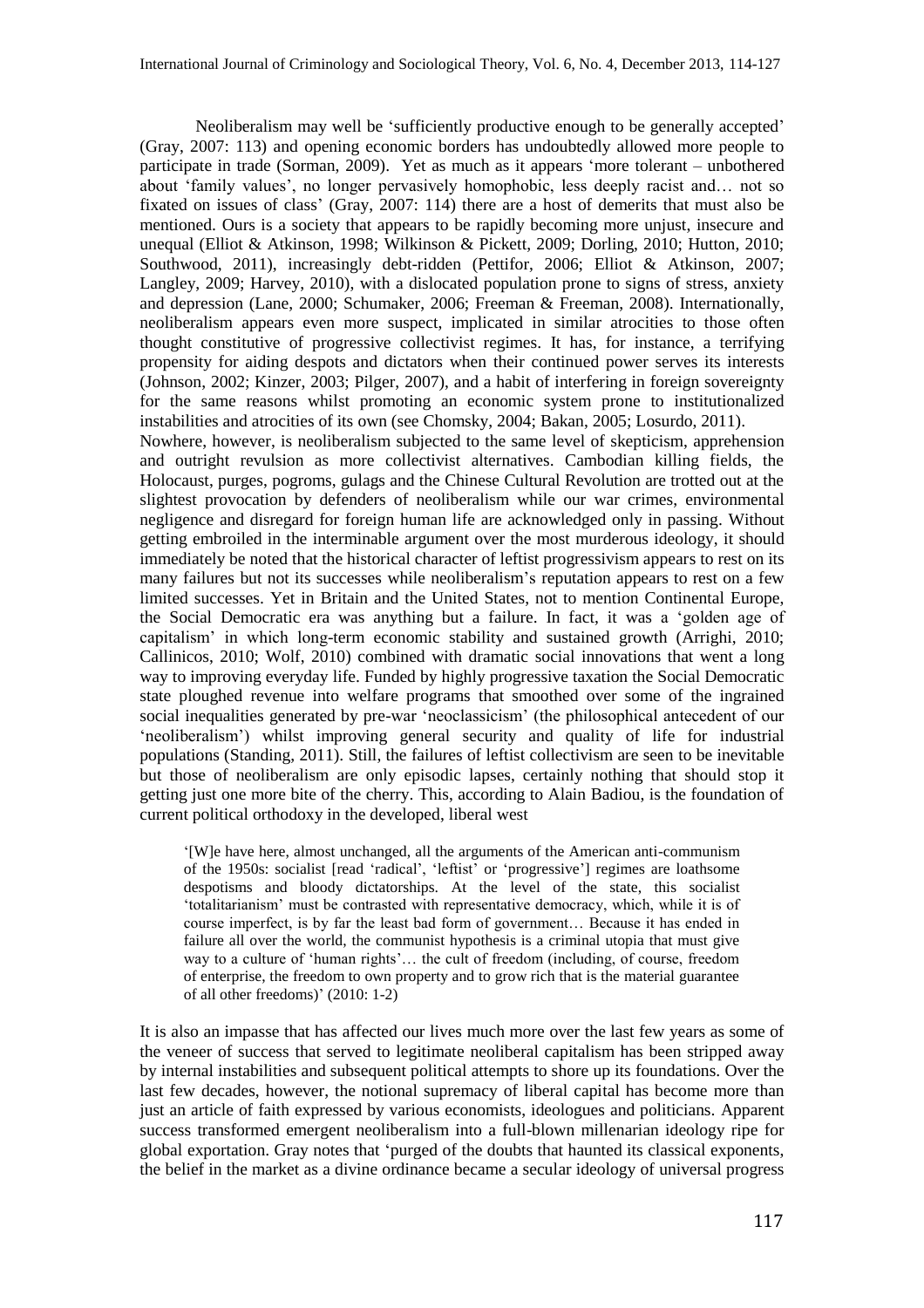that in the late twentieth century was embraced by international institutions' (2007: 105). Such millenarian liberalism became the latest expression of the enlightenment faith that we are evolving toward a universal civilization. In this vein, recent decades have been dominated by confident expectation that liberal democracy will, at some point in the future, ascend to power in every corner of the globe. More importantly, the activities of western-dominated international institutions (the IMF, the World Bank, the UN and NATO, for instance) could help turn aspiration into concrete political reality and should institute policies toward such ends.

The boost given this (re-)emergent ideology by the end of the Cold War seems to have led Anglo-American leaders to the possibility that domestic success could be replicated elsewhere. It seems that 'led by [Margaret] Thatcher, western governments told the countries of the former Soviet block that if they wanted prosperity they had to import the free market' (Ibid. 117). The notion that the same policies that pulled the Anglophone economies out of the nineteen-seventies stagnatory mire could be replicated in other contexts quickly became a truism of twentieth century politics. A new breed of economists, the 'Chicago boys', set about exporting liberal economics to South America, while the IMF and World Bank did their part through structural adjustment conditions requiring economic liberalization as a pre-requisite of international aid.

Many of the world's developed nations entered the twenty-first century playing host to a millenarian political order that they actively aspired to export around the globe. This core proposition of western ideological faith still seems to form a substantial part of the operating principles of international institutions despite a number of historical refutations. The fall of Soviet Communism in 1990 was taken as a sign that all states within its zone of influence would adopt western-style liberal democracy and the free market. However, as a consequence of attempts to install free market liberalism, post-communist Russia 'produced… a species of mafia-dominated anarcho-capitalism' (Gray, 2002: 133) that further impoverished the Russian people and perhaps pushed them toward the autocratic leadership of Vladimir Putin and Dmitry Medvedev. In much the same vein, various South American peoples continue to display a marked fondness for popular leftist regimes (such as those led by Hugo Chavez, Evo Morales and Raul Castro) after their fateful experiences with US-orchestrated liberalism during the last century. Yet, as events abroad appear to challenge the neoliberal version of history it only seems to be asserted with more vigor. The terrorist attacks on London and New York in the last decade, for instance, were not taken as signs of an increasingly frustrated world at odds with the international conduct of neoliberalism but of the necessity for a generational 'war on terror' to rescue foreign peoples from their own inadequacies.

What we have perhaps seen emerge during recent decades is a new political monad that conceives of its own existence as the triumph of human history. Neoliberalism has arguably become a subject of 'universal notions that do not just describe 'how things are' [in our particular socio-historical context] but serve to prescribe and insist that this is 'how things must be' [in all possible contexts and futures]' (Williams, 2011: 5). In other words, it seems to have become a new object for the enlightenment faith in historical progress – a 'universality' that appears to be 'the only game in town' (Žižek, 2000: 95). In the coming pages, I want to explore the sociological response to this growing sense of political certainty. How did sociological intellectuals react to neoliberalism's claims to represent some form of historical truth, the end point in a developmental process that was always heading this direction?

## **Relativising the Universal**

Based on the first section of this essay we might be reminded of an observation common amongst leftist philosophers such as Fredric Jameson and Slavoj Žižek, that it is now 'easier to imagine the end of the world than the end of capitalism'. Certainly we might observe that while alternative socio-political narratives 'no longer exists as a coherent programme of government' (Cohen, 2007: 11) much of our media and scientific output consists of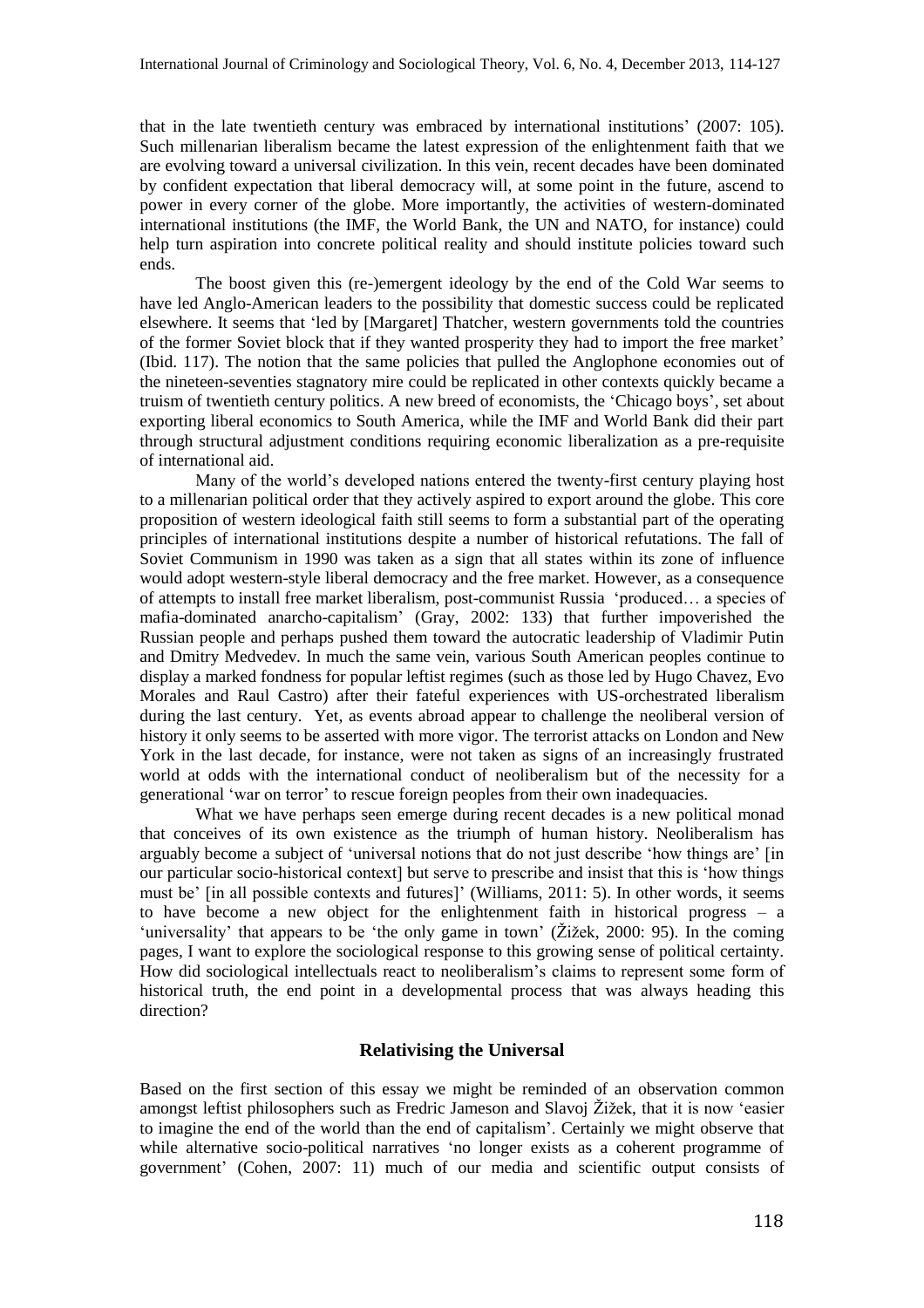apocalyptic scenarios and doom-laden assessments of various 'risks'. From science fiction's obsession with post-apocalyptic landscapes and zombie plagues to the predictions of rising sea levels, desertification, resource wars and population crashes associated with modern climate science (see, for instance, Lovelock, 2009; Vince, 2009; Dyer, 2010), it remains difficult to escape the notion that society genuinely could come crashing down. Equally, however, we are also faced with the possibility that neoliberalism 'seamlessly occupies the horizon of the thinkable' (Fisher, 2009: 8) to such an extent that it seems certain to see us all out. Faced with such overwhelming conviction from a political order quite as problematic as millenarian neoliberalism we might be forgiven for enquiring after competing conceptions of the social good.

Of course practical alternate visions of how society should work do not spontaneously erupt from nothing but are often the product of 'intellectuals' with the time and inclination for patient analysis and deep thought. Thus we concentrate our efforts on those who might claim a measure of intellectualism. To the extent that intellectuals have been responsible for establishing an 'atmosphere of hostility to capitalism' (Schumpeter, 1942: 145) we should probably acknowledge that their relationship with seats of power has often been a little fraught. From Galileo and Marx through to the modern day, intellectuals have often stood in opposition to accepted dogmas and taken-for-granted assumptions, pursuing instead what they individually perceived to be 'the truth'. What's more, we might note that sociology, at least as much as any other social science discipline, has its roots in and perhaps owes many of its successes to various creeds of radical intellectualism. According to the late Eric Hobsbawm, for instance, the history of sociology remains inextricable from Marxism

'From the late 19th century on, sociology, the attempt to understand the operations of society, overlapped with both Marx and the more general aim of changing and not merely interpreting the world… The extraordinary expansion of higher education since the 1960s had given it [sociology] unusual prominence… and political radicalisation had made it a subject of choice for many students' (2011: 390).

More than that, however, many late-twentieth century sociologists asserted that being 'an intellectual' involves extending expertise into the political realm and applying it to the creation of a society that better fulfils the needs and requirements of its population (see Bauman, 1987; Bourdieu, 1988, for example). This function we supposedly perform by being more concerned with ultimate values (truth, justice and decency) and raising uncomfortable questions about prevailing beliefs and customs. According to Frank Furedi, 'being an intellectual implies social engagement… It involves… the assumption of social responsibility and taking a political stand' (2004: 35).

In essence, the social function of intellectualism might seem to involve holding to the possibility of solving social problems through the mutability of social structures and their governing ideas. If this is a fair description of what it means to be involved in an intellectual enterprise then it would seem to be directly inimical to any system of thought that holds existing structures to be immutable, such as that outlined above. In this context, the question crucial to our ongoing analysis is what the affect of millenarian liberalism's ideological monism might have been on such an avowedly critical enterprise determined to maintain its distance from seats of power and, ostensibly, at least, associated with various forms of radicalism (it is perhaps worth mentioning that this does not just mean those working on 'the left'. Under neoliberal universality traditional one-state conservatism may be just as 'radical' as any collectivist alternative)?

Might some disavow their earlier convictions as impractical youthful idealism and drift perceptibly toward millenarian neoliberalism? Might others cling on for dear life, holding to the radical promise despite looking increasingly out of touch? In others

[T]he radical impulse would persist, but would be forced to migrate elsewhere. The governing assumptions of such an epoch, one imagines, would be that the system itself was unbreachable; and a great many radical positions… could be seen to flow from this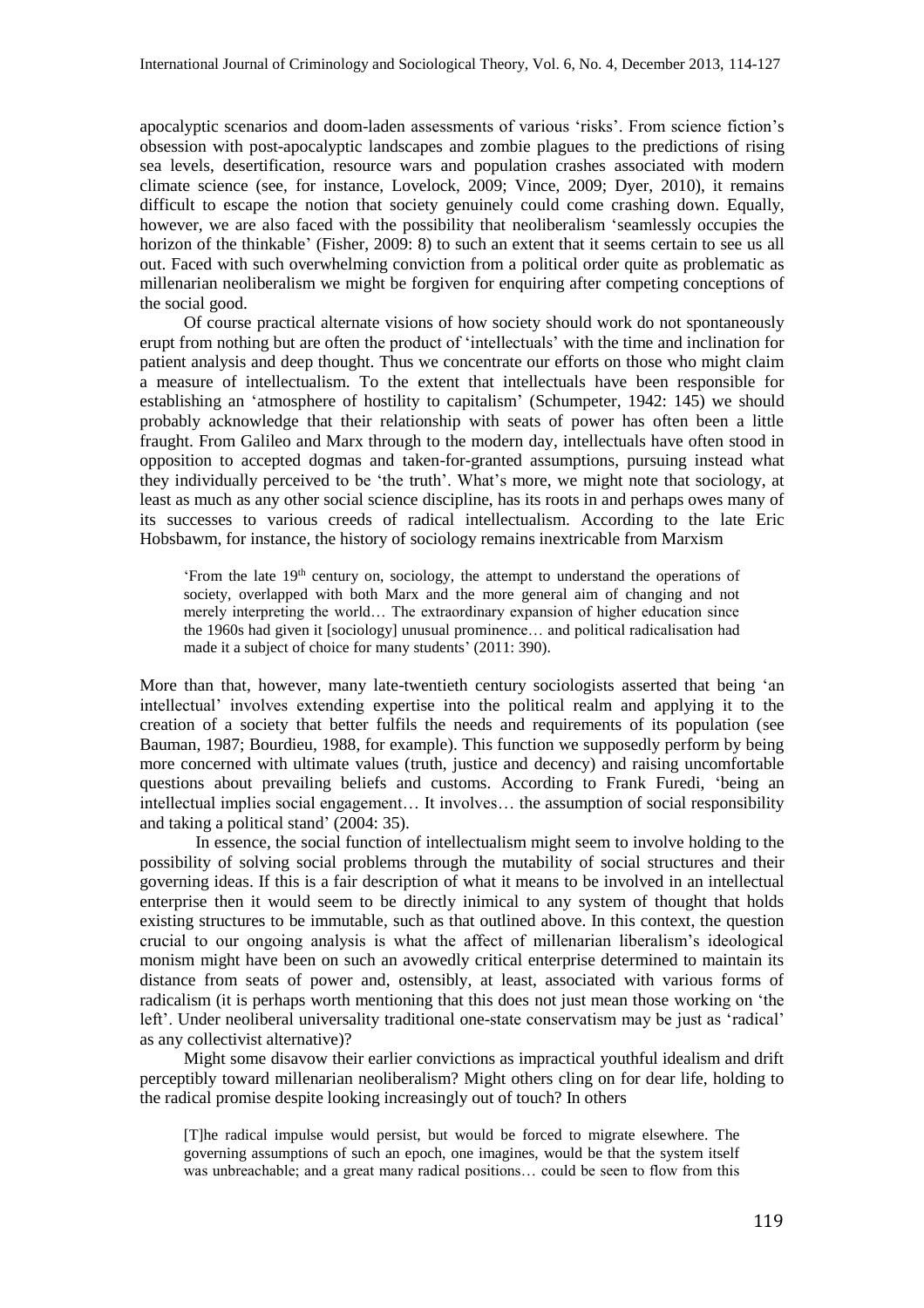gloomy presupposition. One might expect, for example, that there would be an upsurge in interest in the crevices and margins of the system – in those ambiguous, indeterminate spots where its power seems less implacable (Eagleton, 1996: 2)

Yet following from the image of the traditional, politically engaged intellectual we might also expect a profusion of wide-ranging research on the many downsides of millenarian liberalism, motivated by various ideals and commitments to the mutability of social structures. In truth, there are many examples of all of these different possibilities, be it sociology's multifaceted engagement with consumerism or a generally fairly suspicious take on the culture that has developed alongside neoliberal capitalism (see, for instance, Hall et al, 2008; MacDonald, 2009; Hall, 2012). However, such qualification must be met with the possibility that concurrent developments on the other side of the political fence might appear to favor only one of these possibilities.

As neoliberalism began to move back toward the political mainstream, the collectivist successes of post-war social democracy (less social inequality, relative prosperity and rapid technological advancement, for example) radically altered the constituency of the democratic left. 'Hard graft in traditional factories, mines and transport industries was giving way to automation, the rise of the service industries and an increasingly feminized labor force' (Judt, 2010: 86). These transformations, further spurred by nineteen-seventies economic stagnation, gave the 'old left' a dwindling constituency less able to count on the loose collectivism of traditional working class communities. In their place came a new generation born into an era of relative prosperity and significant movements toward social justice. Where the 'old left' had accepted intrusive top-down legislation as the necessary price of social justice and economic security, the 'new left' was far more at home to disenchantment with political institutions, differentiation and demands for the state to respect individualized 'rights'.

Fairly hesitantly at first, the nineteen-seventies and even more so the nineteeneighties would see the left move away from engaging an increasingly universalistic version of neoliberal capitalism by holding to competing political narratives. Instead, the left took to questioning the claims of universalism at every turn by adopting a philosophical posture that celebrated diversity and opposed universalistic values wherever they might rear their head. According to Furedi, this program drew much of its inspiration from universalizing capital – 'because western capitalism presented its values as universal, the new left unthinkingly became opposed to it [universality]' (2004: 61).

What we saw emerging was a 'cultural turn' toward 'particularism, heterogeneity and difference' that grounded its interpretations of everyday life in the language of relativism and relativistic conceptions of individual behaviour. Boudon, for instance, has noted that an emergent relativism (the perspective that values and ideas have no objectivity, or, more importantly, that they are fundamentally subjective and relate only to those holding them) may be a candidate for a new 'secular religion' in which we 'tend to see all norms through 'culturalist' spectacles: each 'culture' has its own norms and values' (2004: 3). Such observations flow from the objective fact of human diversity – there are many moralities, many ways of seeing the world and of behaving within it and that these differ both between and within cultures. Yet the truly 'relativistic turn comes when you transfer these perspectives into the first-person perspective of a moral agent… and you conclude that there is no one true morality but many' (Lukes, 2008: 115).

In more sociological terms, the emergence of such a relativistic approach to social phenomena refers to 'adopting a particularistic worldview linked to the politics of identity' (Furedi, 2004: 61). This particularism might then hold to the possibility that individuals living in a universalistic neoliberal society would find their own way to resist its dominance through individualized forms of self-expression without recourse to the realm of universalistic ideas, metanarratives and macro-processes. Hence, their perspective would be 'culturally relative' to beliefs held in isolation and would allow such individuals to hold out against a universalistic conception of the social good. In such circumstances we might see a profusion of sociological research that expressed 'enthusiasm for diversity, multiplicity, and the agency of consumers actively transforming their lifestyles' (Dean, 2009: 9) and the development of an 'intense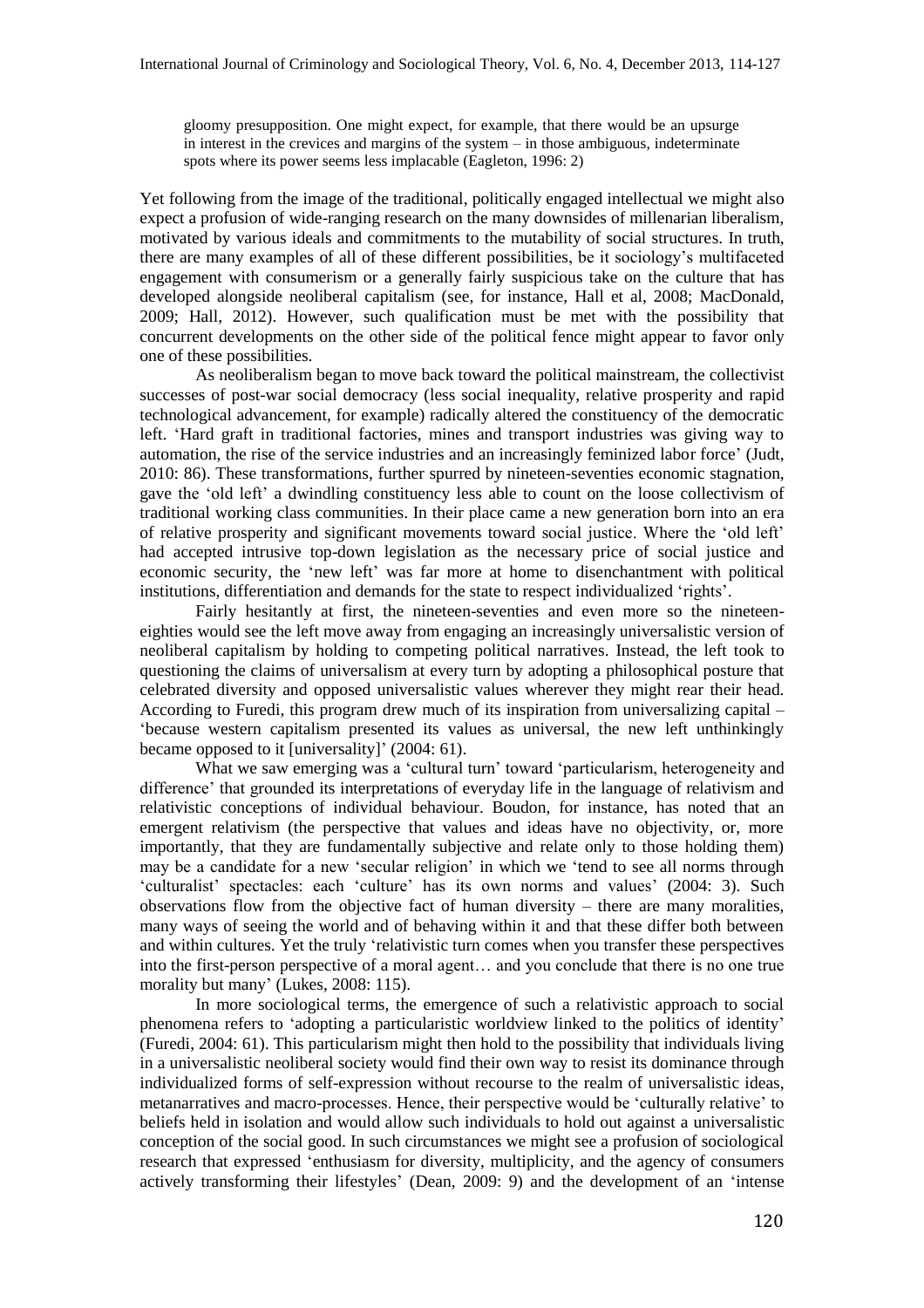sense of cynicism toward causes and ideas' (Furedi, 2004: 74) that arguably amounts to a rejection of socio-political mutability's revolutionary promise.

Perhaps unsurprisingly, given British sociology's roots in the left-of-centre discourses of the latter half of last century, much of this new philosophical orientation seems to have been adopted in one form or another. Rojek and Turner, for instance, observe that 'decorative sociology' (a tendency to focus on culture and its interpretation with a habit of reading politics into cultural activities) 'has taken root with such tenacity that it is now the most powerful tendency in critical cultural studies and cultural sociology' (2000: 639). More than anything else this appears to have involved an orientation toward social theory in which macro-interpretations of social phenomena as the result of broad processes felt across social structures are pushed to the sidelines while individualized local images of diversity are foregrounded. In other words, 'Large claims about macro-processes – modernization, secularization, rationalization – are viewed by [sic] skepticism, while arguments that favor local images of postmodern society as a fragmented and diverse social reality are readily accepted' (Boudon, 2004: vi).

Most importantly, however, the over-riding assertion appears to be that no matter the claims of a singular historical universality it all comes to naught when faced with the multitudinous interpretations of individuals making their own way in a fragmented and diverse social reality. Some of the most prominent facets of modern sociology appear to flow from this relative diminution of macro-processes in favor of a micro-sociology that studies the social world in ever-smaller discreet units. On one hand, for instance, we seem to have developed a marked fondness for methodological complexity, empiricism and claims to objectivity that mirror aspects of the natural sciences, while on the other we have the emergence of concepts such as 'identity politics' (also known as 'life' or 'lifestyle' politics) that might seem to privilege the individual over macro-processes. While we are sadly lacking the space for full analysis of such expressions of this new philosophical orientation the latter is perhaps worth a little more detail.

Identity politics 'concerns political issues, which flow from processes of selfactualization in post-traditional contexts, where globalizing influences intrude deeply into the reflexive project of the self, and conversely where processes of self-realization influence global strategies' (Giddens, 1991: 214). These 'life politics' provide a basis on which to claim that individual behaviour in almost any area of social life can be 'political', harboring each individual citizens' approval and/or disapproval, consent and/or rejection, of large-scale social structures and the powers that be. In other words, the Foucauldian determination that there is no such thing as 'universal truth', that metanarratives should be met with skepticism and suspicion, appears to have been supplemented with the far more optimistic possibility that individuals construct 'truths' of their own in the face of neoliberal universality and that these relative micro-conceptions of the world provide a refuge for 'free thought', dissent and political expression to the extent that all sociology needs to do is document them.

At its extreme, groups of academics dedicated their careers to rooting out hidden subversive meanings in pop lyrics with Madonna's career a popular choice (see, for example, Schwichtenberg, 1993; Robertson, 1996) or analyzing the cultural subtexts of American teen dramas such as *Dawson's Creek* or *Buffy the Vampire Slayer*, the latter spawning 'buffyology' within the academy (see Badman, 2002 for an extensive list of academic work on the subject). More generally, clothing styles, music genres, shopping habits and film were all analyzed for *sub rosa* political implications (see Philo & Miller, 2001 for a useful summary) as we cast around looking for signs of life in the barren wastelands of neoliberal universality.

At this point it is probably worth reiterating that this is not the only trend in evidence in sociological theory. Many alternate strands are immediately apparent with only the most cursory glance at the literature available to cultural sociologists. For every vaguely hagiographic text on the political meanings of various consumer proclivities there is another portraying the same activities as anxious, defensive reactions to an increasingly insecure culture. For every work seemingly convinced that we live in an increasingly free and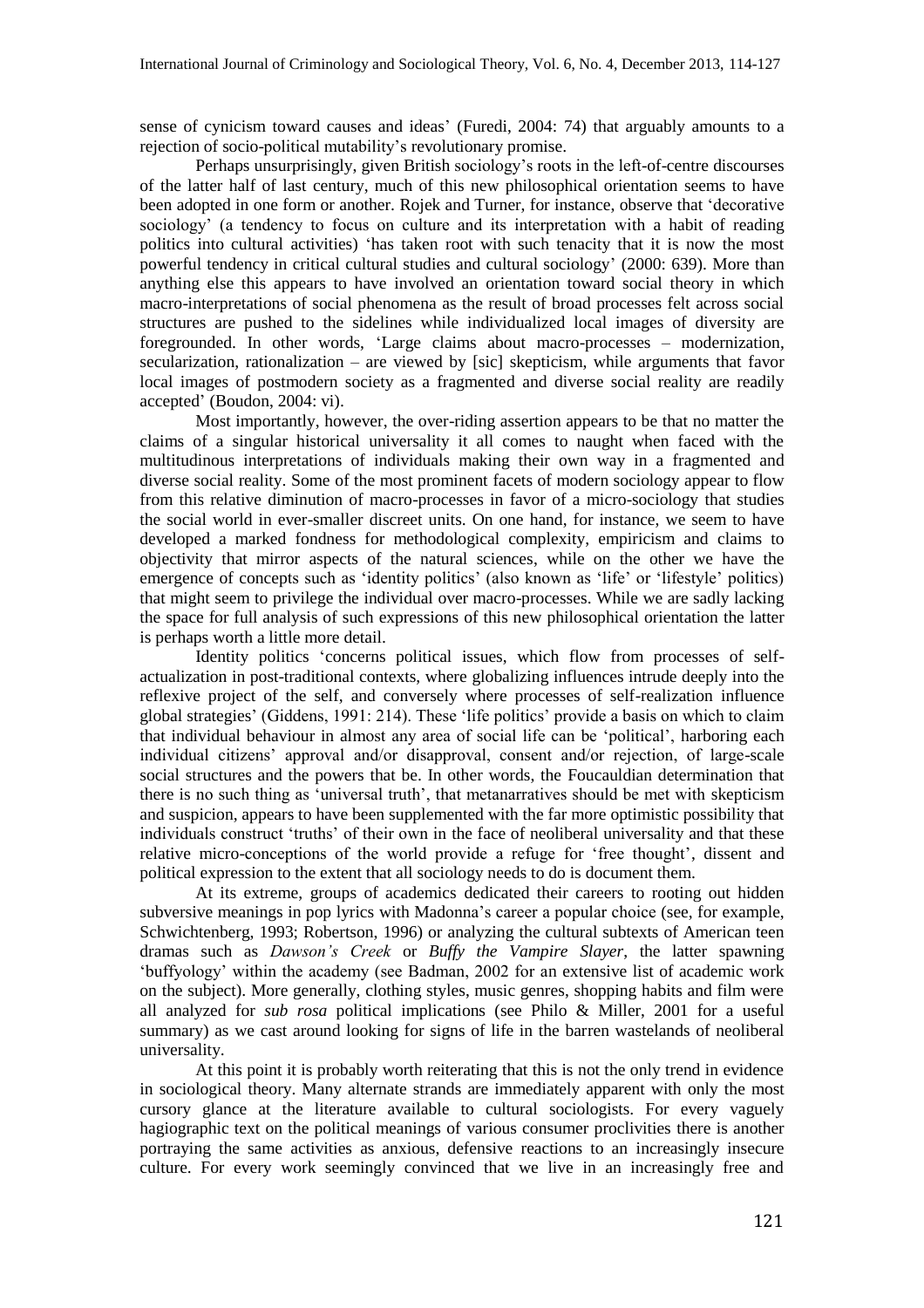prosperous society there is another arguing the same conditions to be signs of yet greater alienation and exploitation. In fact, 'The critique of alienation and spectacle has blossomed and spread to the point it has become the most common vulgate because it is the only discourse of consolation that we have' (Baudrillard, 2010: 41).

Nevertheless, to the extent that 'the cultural turn' and the implications of cultural relativism still form one of the main currents of sociological theory, we might note that it seems to be the product of a radical intelligentsia lacking an object capable of validating their commitment to a better, more egalitarian world. The outcome, however, seems to have been to

unambiguously reformulate the relationship between social science and social critique: the social sciences were no longer expected to perform a critical function; they expelled critique beyond their own boundaries, turning it into nothing but a subject of study. The task from now on would be to study the critical potential of intersubjective communication… or the different regimes of justification and critique used by actors in their everyday practices. In this way the social sciences followed the spirit of the times: in a spirit of universal democratization and liberalization, they gave up their critical privileges and delegated them to citizens themselves (Znepolski, 2010: 2-3)

In other words, the direction taken by parts of the intellectual left after the cultural turn might seem to have delegated many of our critical responsibilities to individuals just going about their day-to-day lives. More than that, however, there remains a possibility that the tendency to focus our energies on elucidating individual experiences draws much of its inspiration from the universalizing spirit of capitalism that took hold during the nineteen-eighties. Obvious public success, apparent superiority to other socio-political discourses and emergent universal status seem to have dealt a blow to the interests of the radical intelligentsia that left us scrambling to find alternative ways to express dissent. However, instead of revitalizing intellectualism's critical inclinations for an era of totalitarian liberalism, we seemed to set about studying the forms of critique built into the everyday activities of ordinary people. This is an approach that might appear to have a great deal in common with Terry Eagleton's (1996) 'gloomy presupposition'.

What the recent history of our discipline perhaps indicates is that we may have fallen foul of the same problems that have plagued almost every quarter of the intellectual left for the last few decades. Rather than oppose neoliberalism on its own terms, perhaps with an equally compelling universality of our own, we seem to have retreated down the rabbit hole of individual critical potential, delegating some of our intellectual responsibilities to everyday citizens, most of whom are preoccupied with just trying to get by in an increasingly inhospitable world

Insofar as too many on the academic and typing left have celebrated isolation as freedom and consumption as creativity, we have failed to counter the neoliberalisation of the economy. Even worse – we have failed to provide good reasons to support collective approaches to political, social and economic problems… *We gave in, gave up, before we needed to. We actually didn't lose. It's worse than that. We quit* [Original emphasis] (Dean, 2009: 4-5)

Ultimately, we may be looking at a causal relationship between the emergence of neoliberal universality and the subsequent character of much sociological theory. Faced with an apparently incontestable, unassailably popular socio-historical narrative it seems as though academic sociology was all but forced to abandon its relationship with radical social ideals and the possibility of building a better world through mass political mobilization. In a world that apparently believed it had solved all the biggest philosophical questions of human existence, sociology seems to have adopted a new political disposition that re-forged the discipline in line with the conditions of emergent universality. In other words, late-twentieth century sociology's renewed focus on the individual over and above macro-level social analysis allowed it to live on in a world system that apparently believed there was nothing to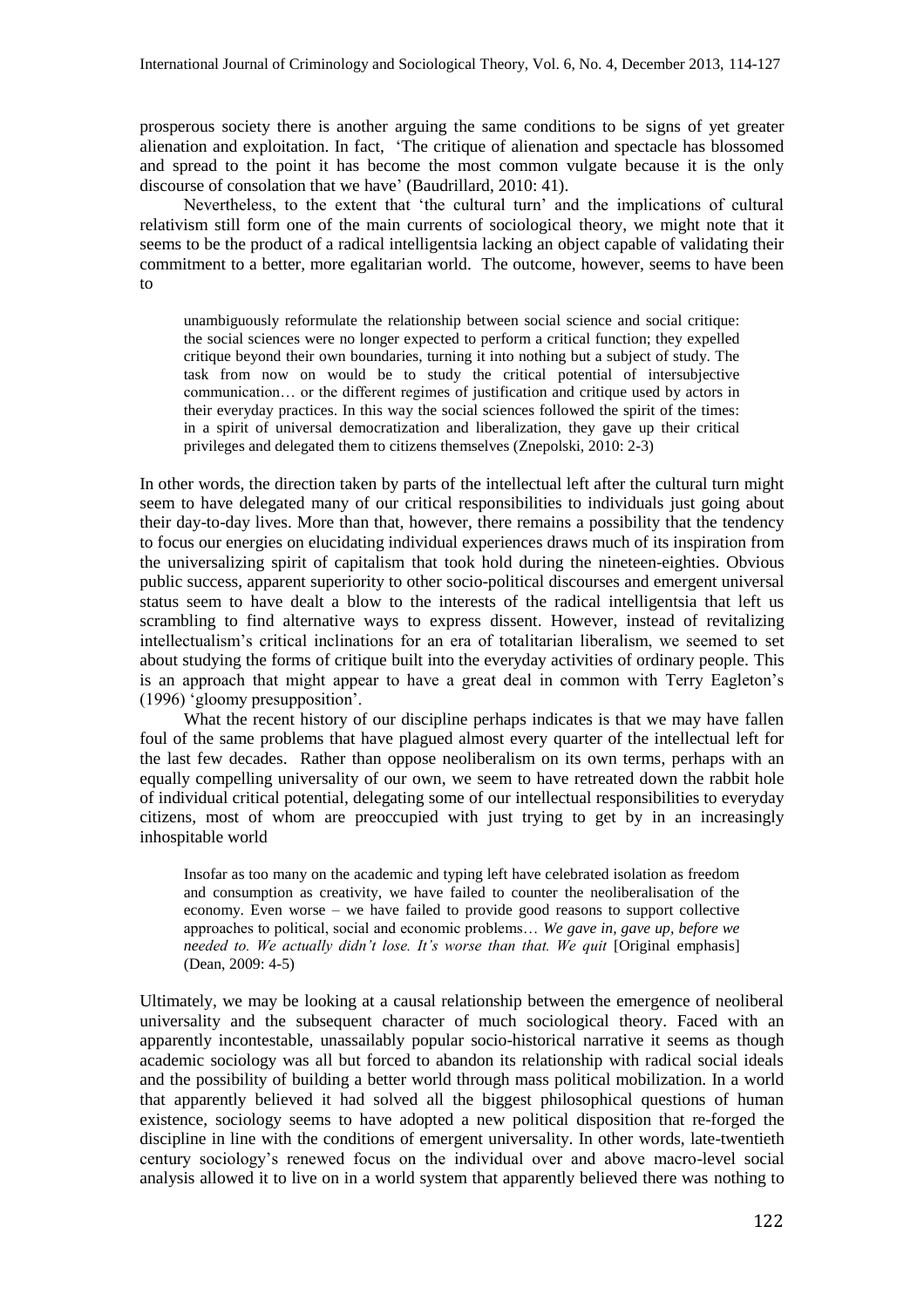be gained in challenging the currently dominant 'master pattern'. However, in promulgating ideas such as identity politics, in getting involved with 'subcultures' – by definition marginally different cultural forms existing within an over-riding narrative – sociology appears to have accepted neoliberalism as a *fait accompli* and moved the discipline away from its roots in strident social critique.

Instead of meeting neoliberal universality head on and challenging it with alternative ideals, sociology set about relativizing universality, trying to show how it did not necessarily entail homogeneity, that even within conditions of ideological monism we might still find groups that differ, often in very marginal, unimportant and distinctly uninteresting ways, from dominant social ideals. In other words, going to great lengths to show that universality remains relative only to those who subscribe to its belief system and that critique can dynamically emerge from within such a monopolar political form. The problem we face is that as neoliberal universality has become increasingly troublesome, sociology appears to have moved away from the possibility of solving said problems through the mutability of macro-processes and structures leaving us struggling to participate in the growing debate around the future direction of our society in the wake of the financial crisis. Sociology, we might suggest, has transformed itself into a deeply unthreatening, vaguely liberal enterprise with little to contribute when it comes to the apparent decay of the liberal order.

## **Conclusion (What is to be done?)**

This paper set out to explore a putative relationship between the emergent philosophical concept of neoliberal universalism and recent directions taken by social theory. The last decades of the twentieth century saw the emergence of a remarkable consensus around the social, political and economic legitimacy of neoliberalism. Slowly but surely the fundamental ideological oppositions that typified the middle decades of the twentieth century (see Hobsbawm, 1995; Badiou, 2007) fell away, replaced by a political monad that seemingly believed we had found a final solution to the great ethical problems of human history. It seemed that longstanding questions such as how we should live and what makes a 'good' society had been answered by the return of the free market and neoliberalism's ascent to political dominance. Now the business of politics lay only in neoliberalism's preservation. Any attempt to radically improve our social conditions, was believed to be the product of hopeless romanticism and perhaps even a dangerous risk likely to open the door for despotic government.

What's more, this determination has arguably produced a number of stagnant societies in which a host of worsening social problems – not least of which is the financial crises of the last few years – never seem to effect change in any of the underlying coordinates of our social existence, such as unfettered markets and 'free trade'. In this way we might be reminded of Boltanski and Chiapello's (2005) description of a society in which a booming, profoundly restructured capitalism breezily co-exists with social deterioration and rampant inequality whilst facing little in the way of real political opposition. Neoliberalism has, despite its many problems, become the single viable socio-historical narrative that explains how human society as a whole could and should work. It is, by all accounts, a universality that has become 'the only game in town'.

In this context we enquire after traditional sources of competing narratives, particularly sociological intellectuals and their longstanding affinity for political critique. What we perhaps find, however, is a discipline that appears to have delegated many of its critical responsibilities in a spirit of universal liberalization, expelling (political) critique outward to citizens themselves then setting about documenting their individual responses to an increasingly inhospitable society. Instead of devoting critical attention to neoliberal universality large sections of leftist sociology, particularly cultural sociology, have discovered an infinite source of diversity, multiplicity and agency in which individuals have gained the means and scope to transform their lives in fluid and dynamic ways while not challenging the basic co-ordinates of our social existence. This failure to meet neoliberalism head on arguably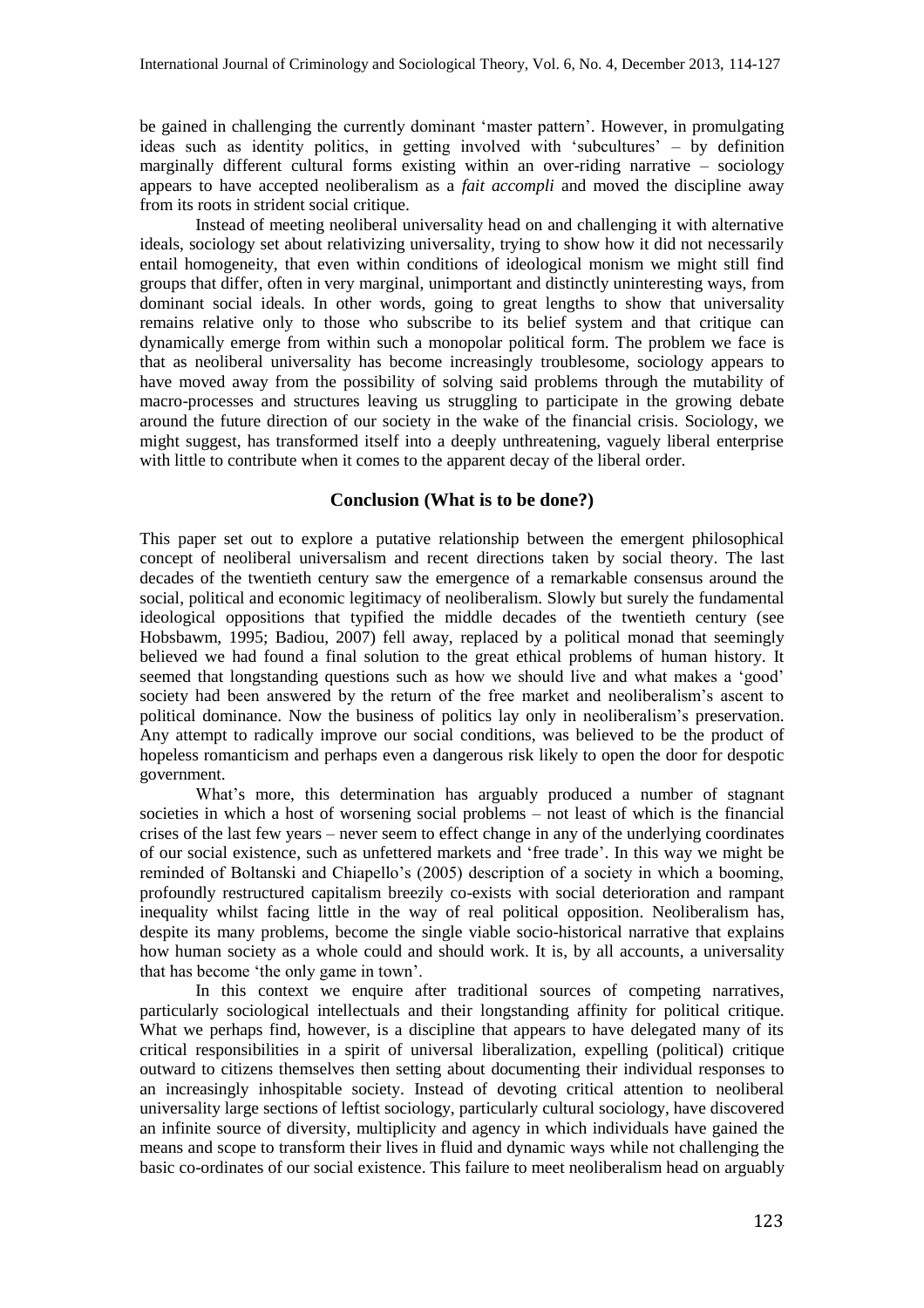amounts to an intellectual retreat that opened the door for the re-adoption of classical liberalism on the socio-economic stage.

What's more, the rise of neo-capitalist universality and the allied process of intellectual retreat are, perhaps, the final sum of the Chancellor's harried flight home and the mass bailout of the financial sector hurriedly finalized on his return. That we found ourselves in a situation where the only viable course of action barring wholesale economic collapse was to transfer billions of pounds of public money into private coffers for the express purpose of keeping our economy afloat must be indicative of a deeply imbalanced society. That the bailout attracted broad public support from the general population (Žižek, 2010) or that little progress has since been made in legislating away the worst excesses of financial markets further indicates the deep-seated malaise that seems to have overtaken traditional political bipolarity.

Once again, we are faced with the conclusion that neoliberalism 'occupies the horizon of the thinkable' (Fisher, 2009: 8) to such an extent that we couldn't see anything out the other side but the abject misery of complete socio-economic shutdown. In this vein, perhaps sociology, instead of doggedly pursuing individual critical potential, could take a role for itself amongst those trying to shed some light on the system we are in now and what we might find out the other side. Jean Baechler (2007) has noted that sociology has always been closer in its approach to disciplines such as philosophy and history than the natural sciences, in which case we might take a lead from those trying to turn critical philosophy to meeting our circumstances head on. Alain Badiou, for instance, recently proposed a triumvirate function for his discipline that would allow it to 'think the transformation of life'

First, to throw light on the fundamental choices of thought. 'In the last instance'… such choices are always between what is interested and what is disinterested.

Second, to throw light on the distance between thinking and power, between truths and the state. To measure this distance. To know whether or not it can be crossed.

Third, to throw light on the value of exception. The value of the event. The value of the break. And to do this against the continuity of life, against social conservatism (2009: 12).

While not wanting to step on his toes, there is no discernible reason why sociologists could not put more effort into highlighting the distance between any conception of an ethical society and its current form, then set about illustrating just how valuable a radical break could be.

## **References**

- Arrighi, G (2010) *The Long Twentieth Century: Money, Power and the Origins of our Times* (Updated Edition) London: Verso
- Badiou, A (2010) *The Communist Hypothesis* (Trans. David Macey & Steve Corcoran) London: Verso
- Badiou, A (2009) 'Thinking the Event' in Peter Engelmann (Ed) *Philosophy in the Present* (Trans. Peter Thomas and Alberto Toscano) Cambridge: Polity

Badiou, A (2007) *The Century* (Trans. Alberto Toscano) Cambridge: Polity

- Badman, D A (2002) 'Academic Buffy Bibliography' Available at: <http://slayageonline.com/essays/slayage7/Badman.htm> (Accessed: 31 March 2009)
- Baechler, J (2007) 'But What Is Sociology?' *European Journal of Social Theory* 10 (2) pp 200-205
- Bakan, J (2005) *The Corporation: The Pathological Pursuit of Profit and Power* London: Constable and Robinson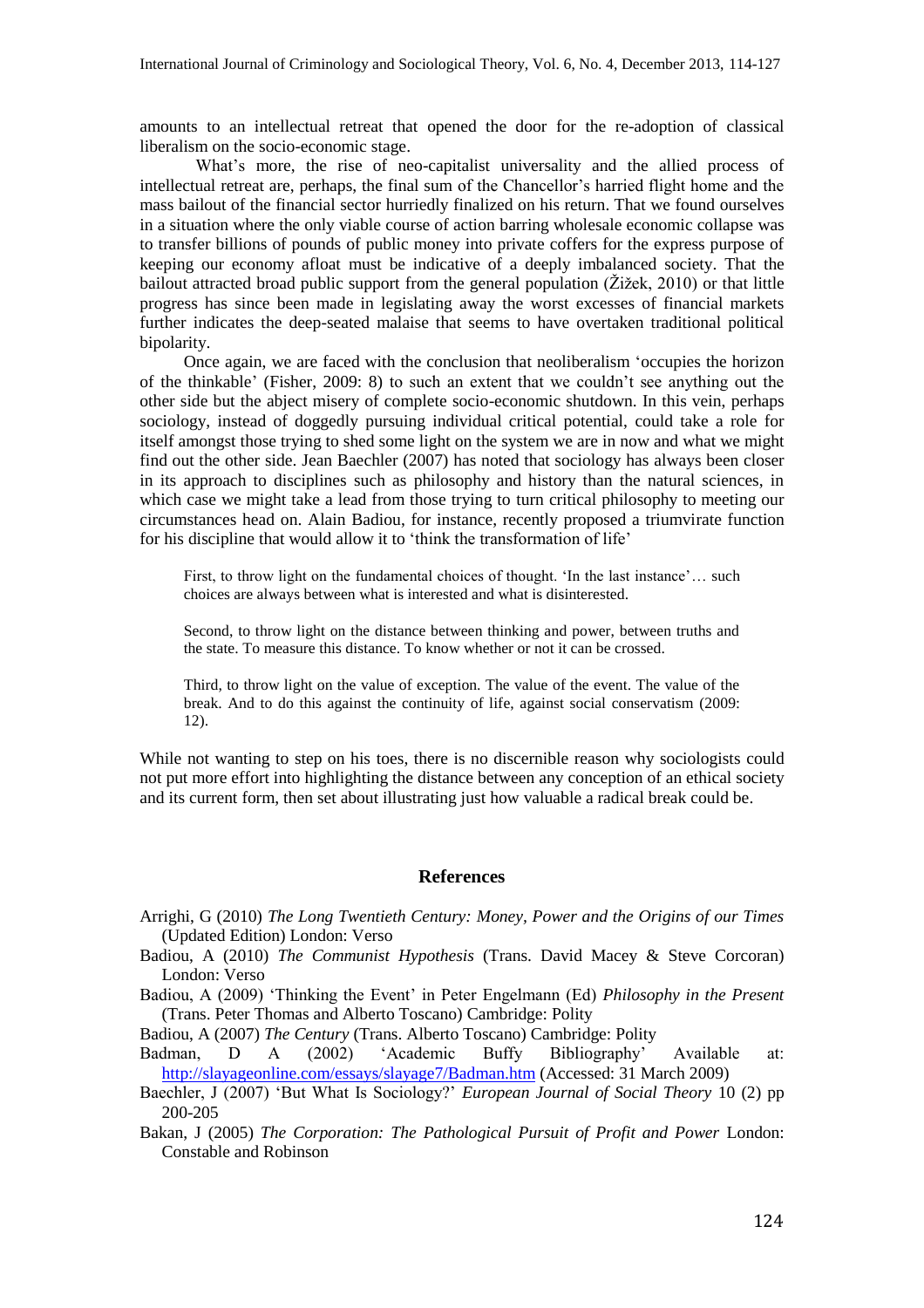- Baudrillard, J (2010) *The Agony of Power* (Trans. Ames Hodges) Los Angeles, CA: Semiotext(e)
- Bauman, Z (1987) *Legislators and Interpreters: On Modernity, Postmodernity and Intellectuals* Cambridge: Polity Press
- BBC News (2008) 'UK Banks Receive £37bn Bailout' Available at: <http://news.bbc.co.uk/1/hi/business/7666570.stm> (Accessed: 10 July 2011)
- Boltanski, L & Ève Chiapello (2005) *The New Spirit of Capitalism* (Trans. Gregory Elliott) London: Verso
- Boudon, R (2004) *The Poverty of Relativism* (Trans. Peter Hamilton) Oxford: The Bardwell Press
- Bourdieu, P (1988) *Homo Academicus* Cambridge: Polity Press
- Callinicos, A (2010) *Bonfire of Illusions: Twin Crises of the Liberal World* Cambridge: Polity Press
- Chang, H-J (2010) *23 Things They Don't Tell You About Capitalism* London: Allen Lane
- Chomsky, N (2004) *Hegemony or Survival: America's Quest for Global Dominance* London: Penguin Books
- Cohen, N (2007) *What's Left?: How the Left Lost its Way* London: Harper Perennial
- Dean, J (2009) *Democracy and Other Neoliberal Fantasies* Durham: Duke University Press
- Deutschmann, C (2001) 'The Promise of Absolute Wealth: Capitalism as Religion' *Thesis Eleven* 66 pp 32-56
- Dorling, D (2010) *Injustice: Why Social Inequality Persists* Bristol: The Policy Press
- Dyer, G (2010) *Climate Wars: The Fight for Survival as the World Overheats* Oxford: Oneworld
- Eagleton, T (1996) *The Illusions of Postmodernism* Oxford: Blackwell Publishers
- Elliott, L & Dan Atkinson (2007) *Fantasy Island: Waking up to the Incredible Economic, Social and Political Illusions of the Blair Legacy* London: Constable
- Elliott, L & Dan Atkinson (1998) *The Age of Insecurity* London: Verso
- Ferguson, N (2008) *The Ascent of Money: A Financial History of the World* London: Allen Lane
- Fisher, M (2009) *Capitalist Realism: Is There No Alternative?* Winchester: Zero Books
- Freeman, D & Jason Freeman (2008) *Paranoia: The Twenty-First Century Fear* Oxford: Oxford University Press
- Frieden, J A (2006) *Global Capitalism: Its fall and Rise in the Twentieth Century* London: W. W. Norton & Company
- Fukuyama, F (1992) *The End of History and the Last Man* London: Penguin
- Furedi, F (2004) *Where Have all the Intellectuals Gone?: Confronting 21st Century Philistinism* London: Continuum
- Galbraith, J K (1994) *The World Economy Since the Wars: A Personal View* London: Sinclair-Stephenson
- Giddens, A (1991) *Modernity and Self-Identity* Cambridge: Polity Press
- Gray, J (2007) *Black Mass: Apocalyptic Religion and the Death of Utopia* London: Penguin
- Gray, J (2002) *False Dawn: The Delusions of Global Capitalism* London: Granta
- Hall, S. (2012) *Theorizing Crime and Deviance: A New Perspective* London: Sage
- Hall, S, Winlow, S & Ancrum, C (2008) *Criminal Identities and Consumer Culture: Crime, Exclusion and the New Culture of Narcissism* Cullompton: Willan
- Harvey, D (2010) *The Enigma of Capital: and the Crises of Capitalism* London: Profile Books
- Harvey, D (2005) *A Brief History of Neoliberalism* Oxford: Oxford University Press
- Hobsbawm, E J (2011) *How to Change The World: Tales of Marx and Marxism* London: Little, Brown
- Hobsbawm, E J (1995) *Age of Extremes: The Short Twentieth Century 1914-1991* London: Abacus
- Hutton, W (2010) *Them and Us: Changing Britain – Why We Need a Fairer Society* London: Little, Brown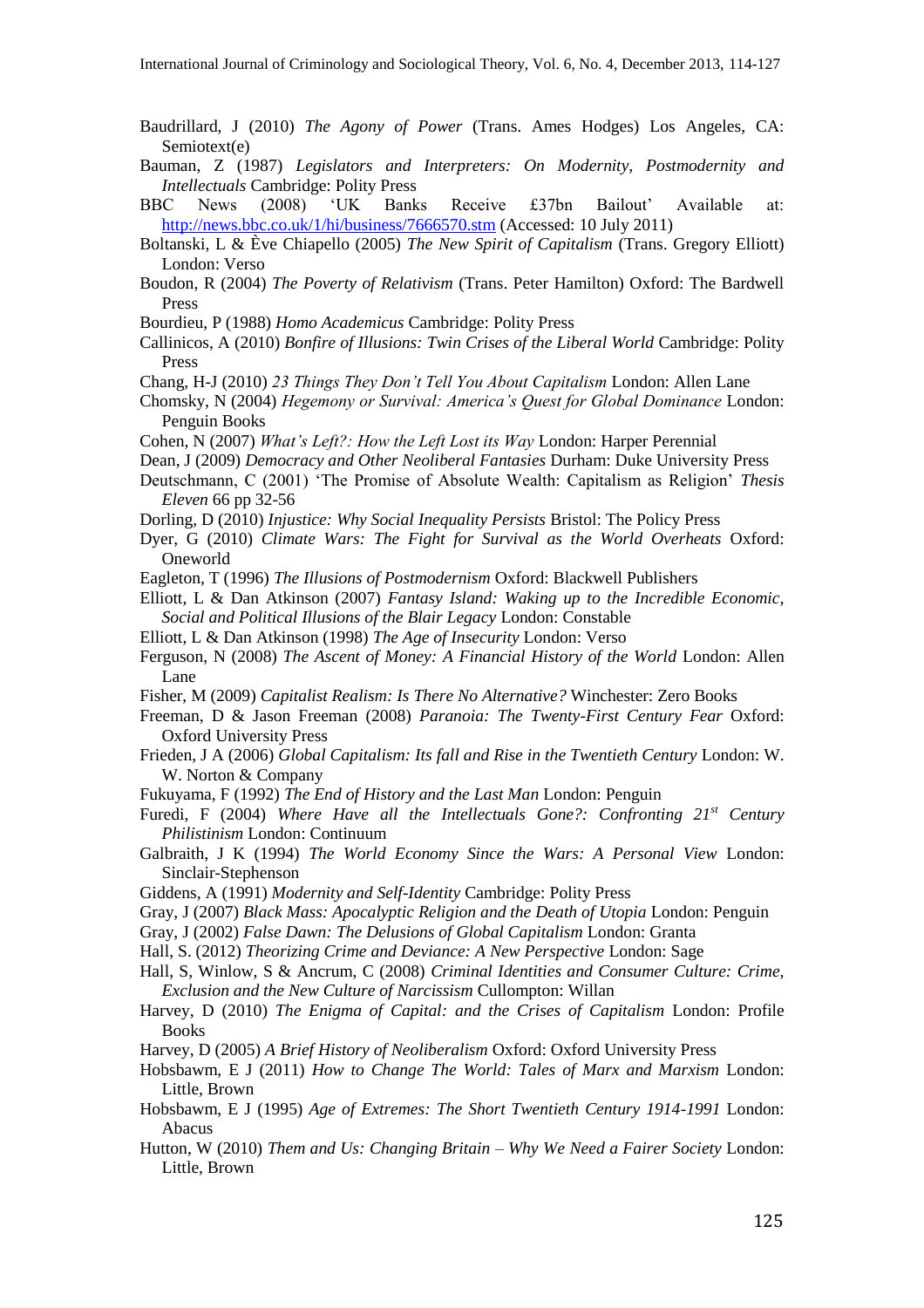Johnson, C (2002) *Blowback: The Costs and Consequences of American Empire* London: Time Warner

Judt, T (2010) *Ill Fares the Land: A Treatise on Our Present Discontents* London: Allen Lane

- Kindleberger, C (2000) *Manias, Panics and Crashes: A History of Financial Crises* New York, NY: Wiley
- Kinzer, S (2003) *All the Shah's Men: An American Coup and the Roots of Middle East Terror* Hoboken, NJ: Wiley
- Lane, R E (2000) *The Loss of Happiness in Market Democracies* London: Yale University Press
- Langley, P (2009) *The Everyday Life of Global Finance: Saving and Borrowing in Anglo-America* Oxford: Oxford University Press
- Losurdo, D (2011) *Liberalism: A Counter History* London: Verso

Lovelock, J (2009) *The Vanishing Face of Gaia* London: Allen Lane

- Lukes, S (2008) *Moral Relativism* London: Profile Books
- MacDonald, R (2009) 'Precarious Work: Risk, Choice and Poverty Traps', in Furlong, A (ed) *Handbook of Youth and Young Adulthood: New Perspectives and Agendas* Abingdon: Routledge pp 167-175.
- Mackay, C (1852 [1995]) *Extraordinary Popular Delusions and the Madness of Crowds* Ware: Wordsworth Editions
- Mills, C W (1959) *The Sociological Imagination* Oxford: Oxford University Press
- Mitchell, T (2007) 'Dreamland' in Mike Davis and Daniel Bertrand Monk (eds) *Evil Paradises: Dreamworlds of Neoliberalism* New York, NY: The New Press
- Pettifor, A (2006) *The Coming First World Debt Crisis* London: Palgrave Macmillan
- Philo, G & David Miller (2001) *Market Killing: What the Free Market Does and What Social Scientists can do About It* Harlow: Longman
- Pilger, J (2007) *The War on Democracy* [Film] United Kingdom: Lions Gate
- Rancière, J (2005) *Hatred of Democracy* London: Verso
- Reinhart, C & Kenneth Rogoff (2009) *This Time Is Different: Eight Centuries of Financial Folly* Oxford: Princeton University Press
- Robertson, P (1996) *Guilty Pleasures: Feminist Camp from Mae West to Madonna* London: I B Tauris
- Rojek, C & Bryan Turner (2000) 'Decorative Sociology: Towards a Critique of the Cultural Turn' *The Sociological Review* 48 (4) pp629-648
- Schumaker, J F (2006) *In Search of Happiness: Understanding an Endangered State of Mind* London: Praegar
- Schumpeter, J A (1942 [2011]) *Capitalism, Socialism and Democracy* (2nd Edn) Harper & Brothers Publishers
- Schwichtenberg, C (1993) *The Madonna Connection: Representational Politics, Subcultural Identities and Cultural Theory* Boulder, CO: Westview Press
- Sorman, G (2009) *Economics Does Not Lie: A Defense of the Free Market in a Time of Crisis* London: Encounter Books
- Southwood, I (2011) *Non-Stop Inertia* Winchester: Zero Books
- Standing, G (2011) *The Precariat: The New Dangerous Class* London: Bloomsbury
- Toynbee, P & David Walker (2010) *The Verdict: Did Labour Change Britain?* London: Granta
- Vince, G (2009) 'Surviving in a Warmer World' *New Scientist* No: 2697 (28 February)
- Wallerstein, I (2011) 'The World System After 1945' *Eurozine* Available at: <http://www.eurozine.com/pdf/2011-04-29-wallerstein-en.pdf> (Accessed: 29 April 2011)
- Williams, E C (2011) *Combined and Uneven Apocalypse* Winchester: Zero books
- Wilkinson, R & Kate Pickett (2009) *The Spirit Level: Why More Equal Societies Almost Always Do Better* London: Allen Lane
- Wolf, M (2010) *Fixing Global Finance: How to Curb Financial Crises in the 21st Century* (Expanded Edition) London: Yale University Press
- Žižek, S (2010) *Living in the End Times* London: Verso